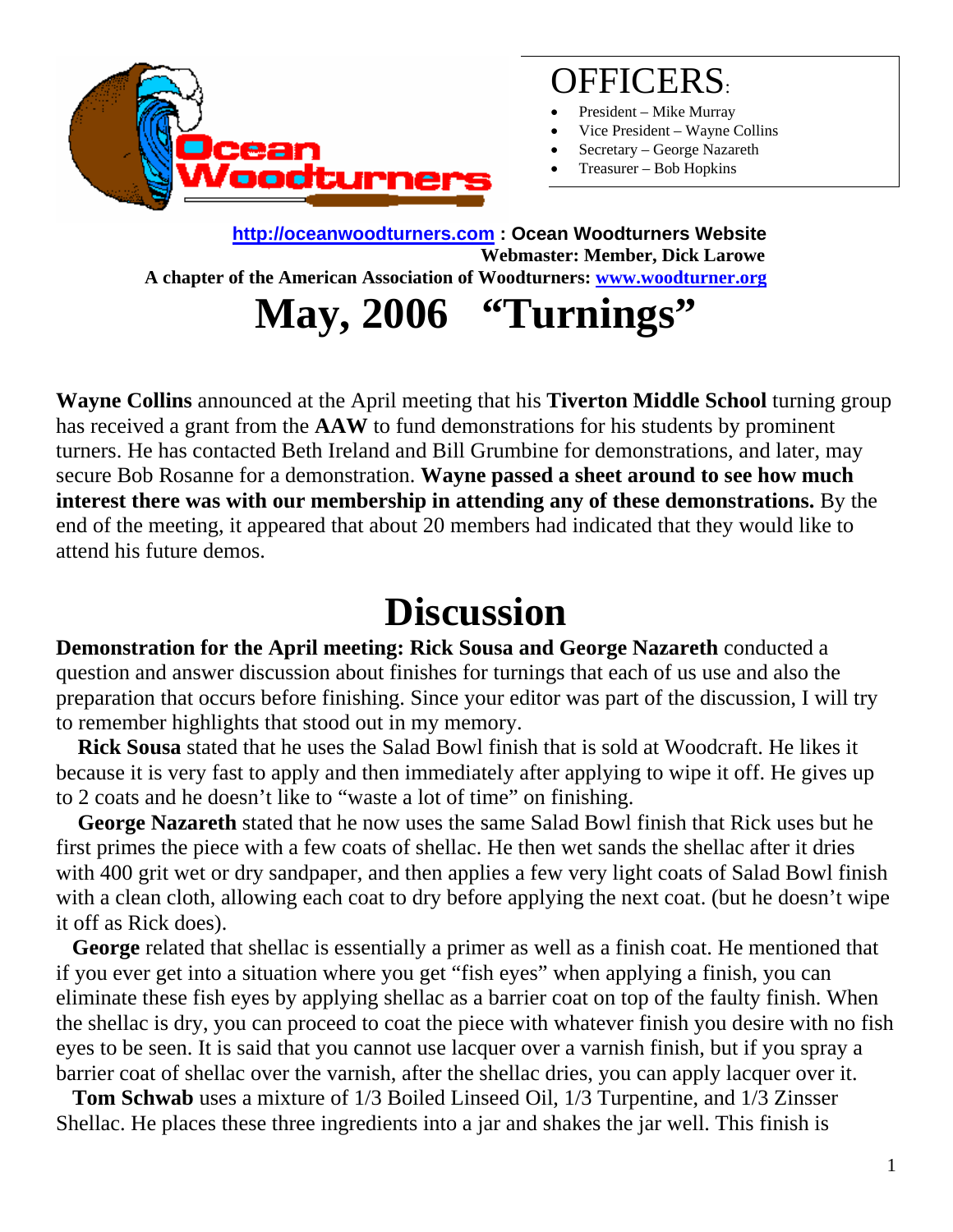applied on the piece while mounted on the moving lathe, and polishes up to a quick, smooth shine in short order. This finish sounded quite interesting to your editor, who will use it on his next segmented piece.

Another member told of his problems in staining turnings. He said that the stained areas were not uniform in color. Other members suggested that stains penetrate end grain and soft areas of wood faster than hard areas, thus giving an uneven appearance. One solution given was to seal the wood first with a thinned out sealer or a product like Minwax pre-stain Wood Conditioner, which will result in much more even penetration of the stain. Another suggestion from the membership was to use water-based dyes which do not penetrate, but only color the wood.

 Others mentioned that any oil can be used as a coating for turnings, even mineral oils that can be purchased in a drug store. Walnut oil is sometimes used as a finish, but it was cautioned that people allergic to nuts can have a serious or deadly attack if the vessel is used for serving food.

 Sanding of turnings on the lathe is done at the slowest possible speed. Around 500 RPM is acceptable. Depending on the smoothness of the turning, your editor usually starts sanding the turning with 80 grit sandpaper, followed by 120 grit sandpaper, all the way to about 220 grit sandpaper. Some turners sand down to 500 or even 1000 grit sandpaper. If the turning is primed, the primer must be lightly sanded as well as subsequent coats with about 220 grit sandpaper. I also wet sand the built up finish wit 400 or 600 grit wet or dry sandpaper before applying the final coat. Rick Sousa calls this activity "fussing around", which he avoids.

# **Show and Tell**



**Ken Dubay pointing out features of his Box Elder Bowl. It is great that Ken has joined our club.**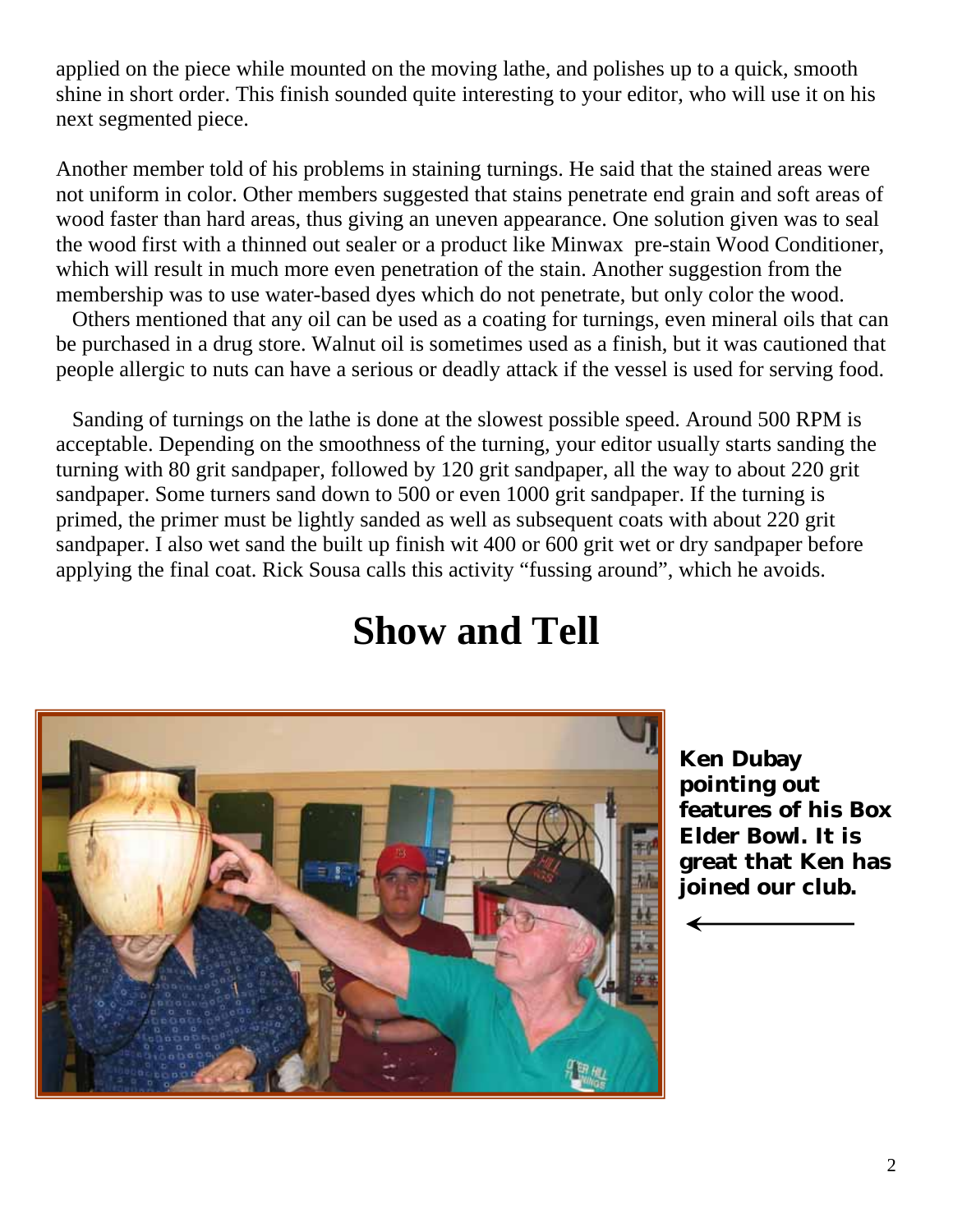

**Rick Sousa: On the left side of the table Rick has 7 bowls. 3 are in the front of the table, 2 of which are beautiful layered bowls. 2 are at the rear of the table and 2 are in the middle of the table on either side of the 2 small bowls.** 

Bill Murphy: The 2 small bowls in the middle between Rick's bowls . These 2 small bowls **are natural edged Apple wood.** 

Bill Smith: the  $3^{rd}$  bowl from the left at the rear of the table is Bill's American Chestnut **bowl.** 

**f Ron Chatterley: a large Butternut Bowl behind segmented bowl, a cherry bowl to right o**  $t$  **segmented bowl, a smaller Butternut bowl next to the previous bowl, and a maple bowl George Nazareth: a segmented square-top bowl of Cherry and Purple Heart behind the previous 2bowls.** 

Ken Dubay: All of the 5 bowls on the right side of the table. The tall natural-edge bowl is **nested natural edge bowls in the front. The last bowl on the right is of of Box Elder, 3 Cherry Burl.** 



**featured bowl. This layering process was ine. in last month's AAW magazRick Sousa holding his beautiful layered**